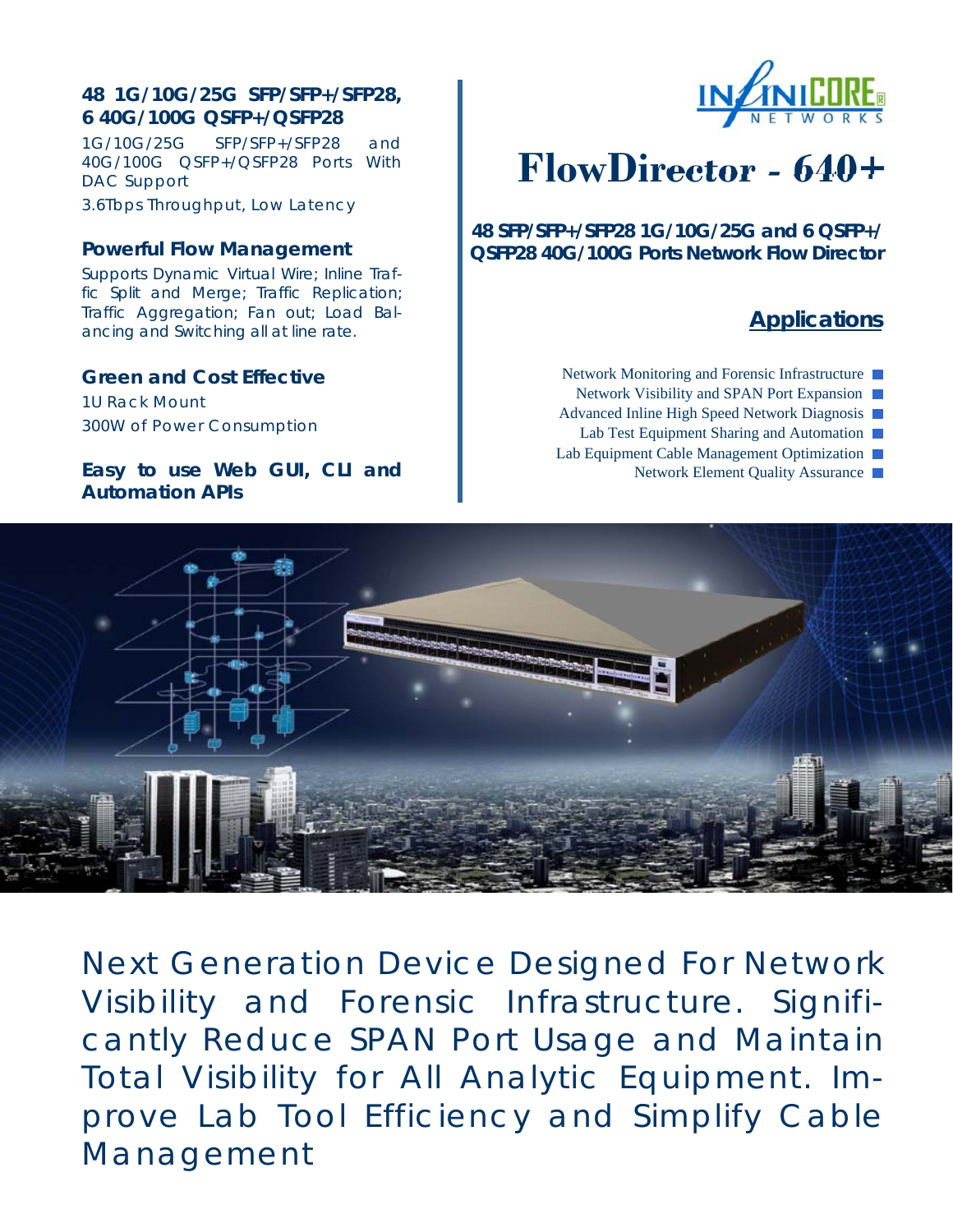# **FlowDirector-640+**

**InfiniFlow Series** 



- Network Monitoring and Forensic Infrastructure
- Maintain total visibility for all network monitoring and forensic devices
- Flexible traffic management modes, reliable and lossless for both Gigabit, Ten Gigabit and Forty Gigabit
- Standard based Easy to Use InfiniOS
- Web Based UI and CLI Support
- Programmable API to automate operating tasks
- Comprehensive Status and Statistics Indication through User Interface
- Improves Sharing of Lab Equipment
	- Improves Lab Cable Management and inline diagnosis capabilities
- Low TCO
- Green

### **Contact us**

Infinicore Inc. http://www.infinicoreinc.com

Sales: sales@infinicoreinc.com Support: support@infinicoreinc.com

#### FlowDirector-640+ PRODUCT BREIF VERSION 1.0.0

#### **Next Generation Device For Total Network Visibility**

The Infinicore™ Network FlowDirector-640+ helps network administrator to connect their high speed network to different monitoring and forensic devices without creating congestions. The FlowDirector-640+ gives flexibilities to network administrators to deploy extra monitoring device on the fly without the needs for SPAN ports. Network administrators can chose many different traffic modes range from replication to load balancing to best suites their needs. For all functioning modes, the FlowDirector-640+ provides up to 3.6Tbps throughput at line rate even for the smallest frame size.

#### **Streamlined, Outstanding Software Package**

The Network FlowDirector is powered by InfiniOS with comprehensive remote management through Web Based GUI and Command Line Interface. Operator can access all the functionalities and monitor device status through Web based GUI.

#### **Improve Lab Efficiency and Ease of Cable Management**

The Network FlowDirector-640+ is a critical tool to help you to improve LAB efficiency and ease of cable management. You can share expensive, scarce load generation ports across different DUT models and teams without rewiring the cable. Using our innovative Virtual Wire technology, you can change the connectivity by simple mouse clicks. Additionally The FlowDirector-640+ provides detailed statistics and plot capability so that you have complete visibility into your lab setup.

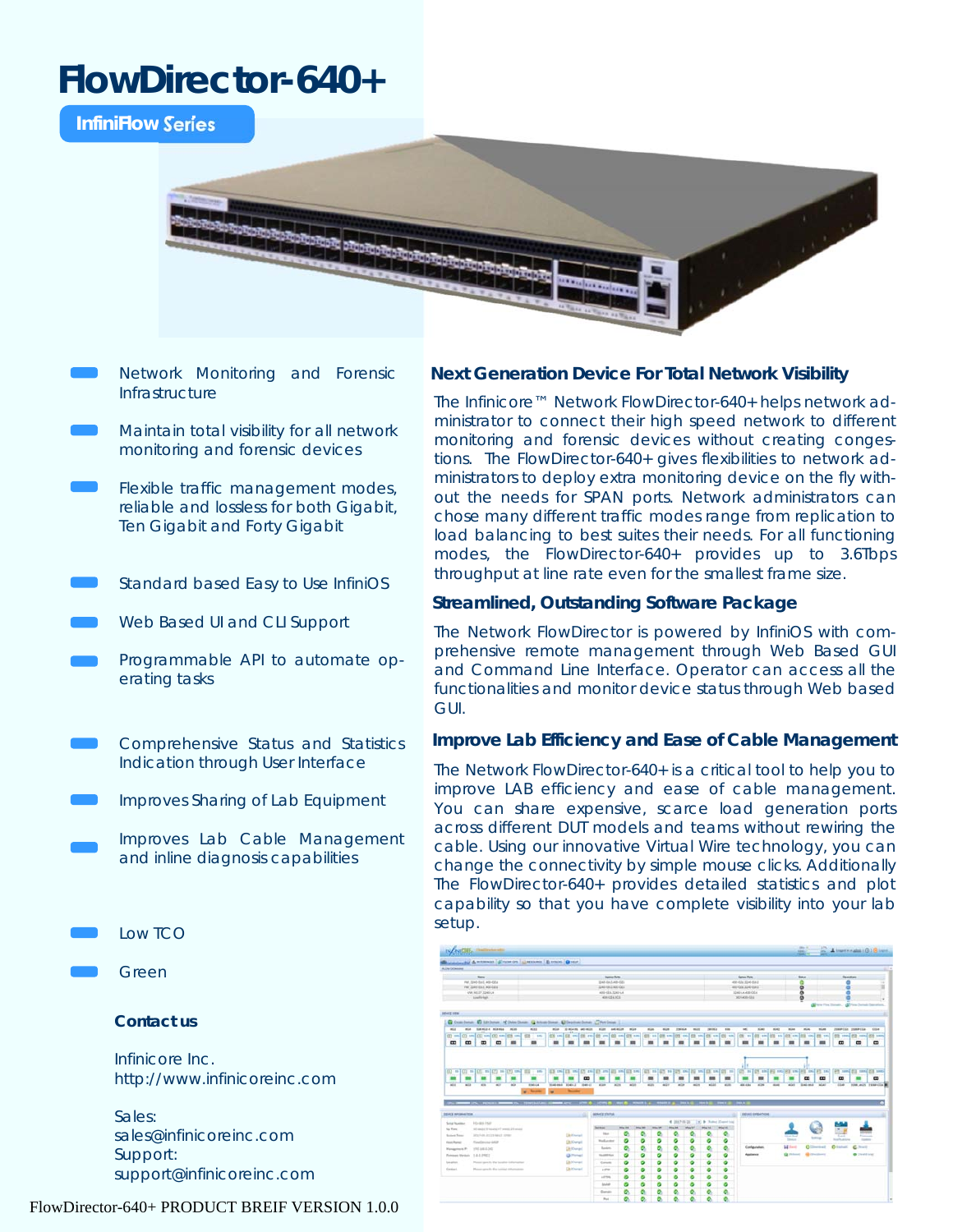# **Highlights of Product Use Cases**

**Next Generation Device for Network Monitoring and Forensic Infrastructure** 



#### **Improve Sharing of Scarce Lab Resource and Simplify Cable Management**



All specifications and figures are subject to change without prior notice. Actual products may look different from the photos. All trademarks and logos are the properties of Infinicore Inc. All rights reserved.